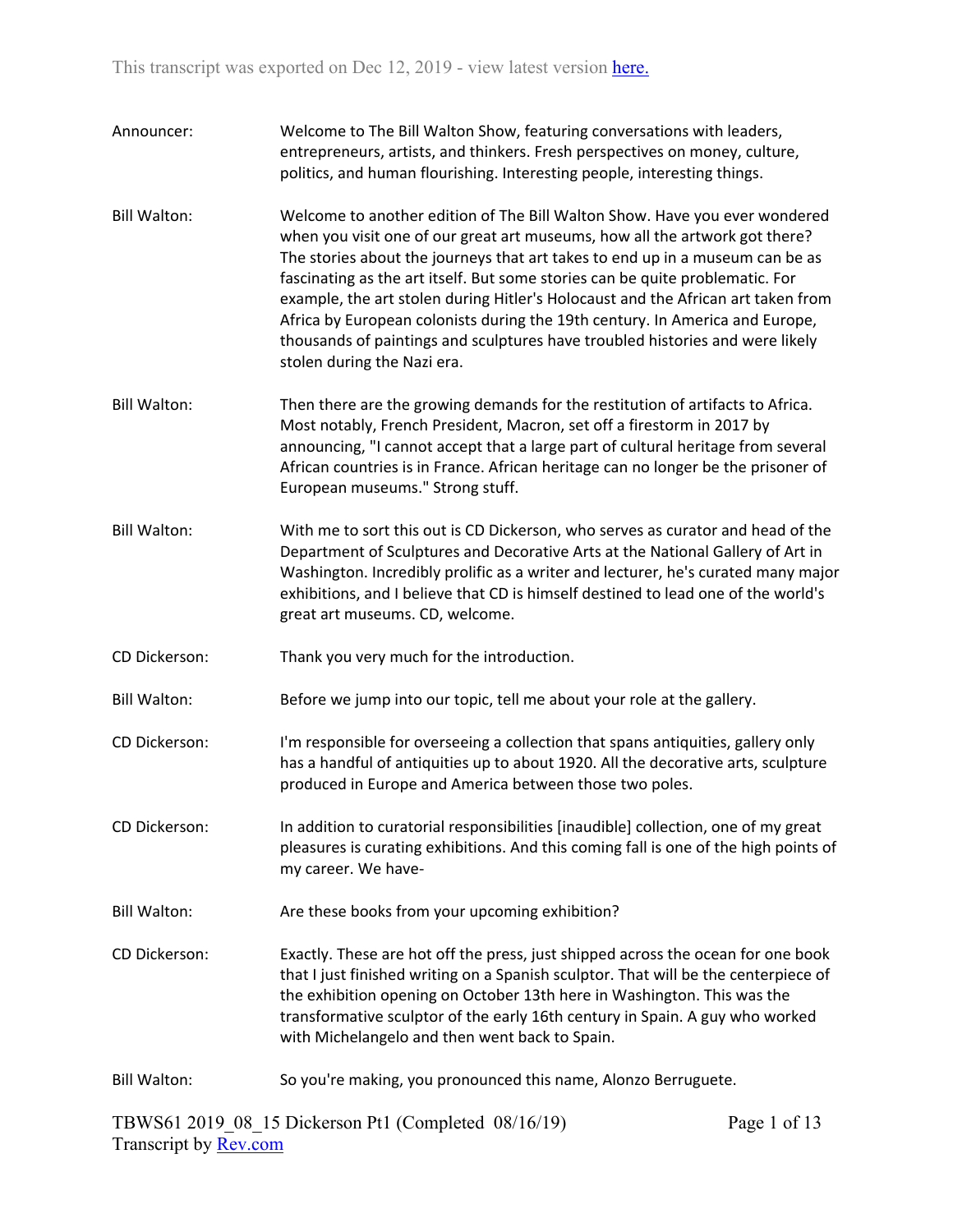This transcript was exported on Dec 12, 2019 - view latest version [here](https://www.rev.com/transcript-editor/Edit?token=FTL-om9KSaH6E0y3WcLt5cuR3rUKuqSrubpvhGl5T8YGqD8z3gWcb5RL5xDRVRLOx2HcZF04xLFHixLp7-8u8ZR058Y&loadFrom=DocumentHeaderDeepLink).

| CD Dickerson:       | Perfect. Alonzo Berruguete.                                                                                                                                                                                                                                                                                                                                                                         |
|---------------------|-----------------------------------------------------------------------------------------------------------------------------------------------------------------------------------------------------------------------------------------------------------------------------------------------------------------------------------------------------------------------------------------------------|
| <b>Bill Walton:</b> | Berruguete, okay.                                                                                                                                                                                                                                                                                                                                                                                   |
| CD Dickerson:       | Yeah, exactly. Exactly. And at the same time we will have Alonzo Berruguete,<br>not a household name. More of a household name is Verrocchio whose star<br>pupil was Leonardo da Vinci. And we will be having the first monographic<br>exhibition devoted to Verrocchio that will be open at the same time, painter,<br>sculptor, and a phenomenal draftsman. So come to Washington. Come see this. |
| <b>Bill Walton:</b> | When you're curating, we're talking about how art ends up in a museum, and<br>the circuitous path it can take from time to time, almost always. What goes into<br>curating an exhibition? Do you have to pull art from all over the world and work<br>out arrangements with other galleries and galleries?                                                                                          |
| CD Dickerson:       | Absolutely. A lot of it is diplomacy, it's negotiations, it's leveraging the gallery<br>zone collections to be able to secure masterpieces from Bargello, Vatican, the<br>Louvre, major institutions, creating a theme, and then realizing all of these<br>objects safely to Washington.                                                                                                            |
| <b>Bill Walton:</b> | And part of your role in doing that is to make sure that each object is in the<br>legitimate hands of  legitimately owned by whoever's lending it.                                                                                                                                                                                                                                                  |
| CD Dickerson:       | Yes, exactly. And one thing that we work out with the US government is called<br>immunity from seizure, so that when a work of art comes to the US, if there are<br>any claims brought by that work in the US, that there's immunity from seizure,<br>that it can safely go back to its home country.                                                                                               |
| <b>Bill Walton:</b> | Now you have some objects in your collection. I think we have a chalice that has<br>an interesting provenance.                                                                                                                                                                                                                                                                                      |
| CD Dickerson:       | Yeah. The interesting thing is that when the average visitor goes through a<br>museum collection, many times there will be that credit line that says the last<br>owner, the person who gave the work to the institution. But there's much, much<br>deeper stories many times with-                                                                                                                 |
| <b>Bill Walton:</b> | Do you have a picture of it-                                                                                                                                                                                                                                                                                                                                                                        |
| CD Dickerson:       | respect to works of art.                                                                                                                                                                                                                                                                                                                                                                            |
| <b>Bill Walton:</b> | Let's take a look.                                                                                                                                                                                                                                                                                                                                                                                  |
| CD Dickerson:       | This is the chalice of Abbot Suger of Saint-Denis. Saint-Denis is a church that's<br>just North of Paris. Abbot Suger was kind of the leading religious figure in France<br>during the 12th century, served as the nominal king during periods when the<br>king was unable to occupy power. This is a work that at its core is a sardonyx, a                                                        |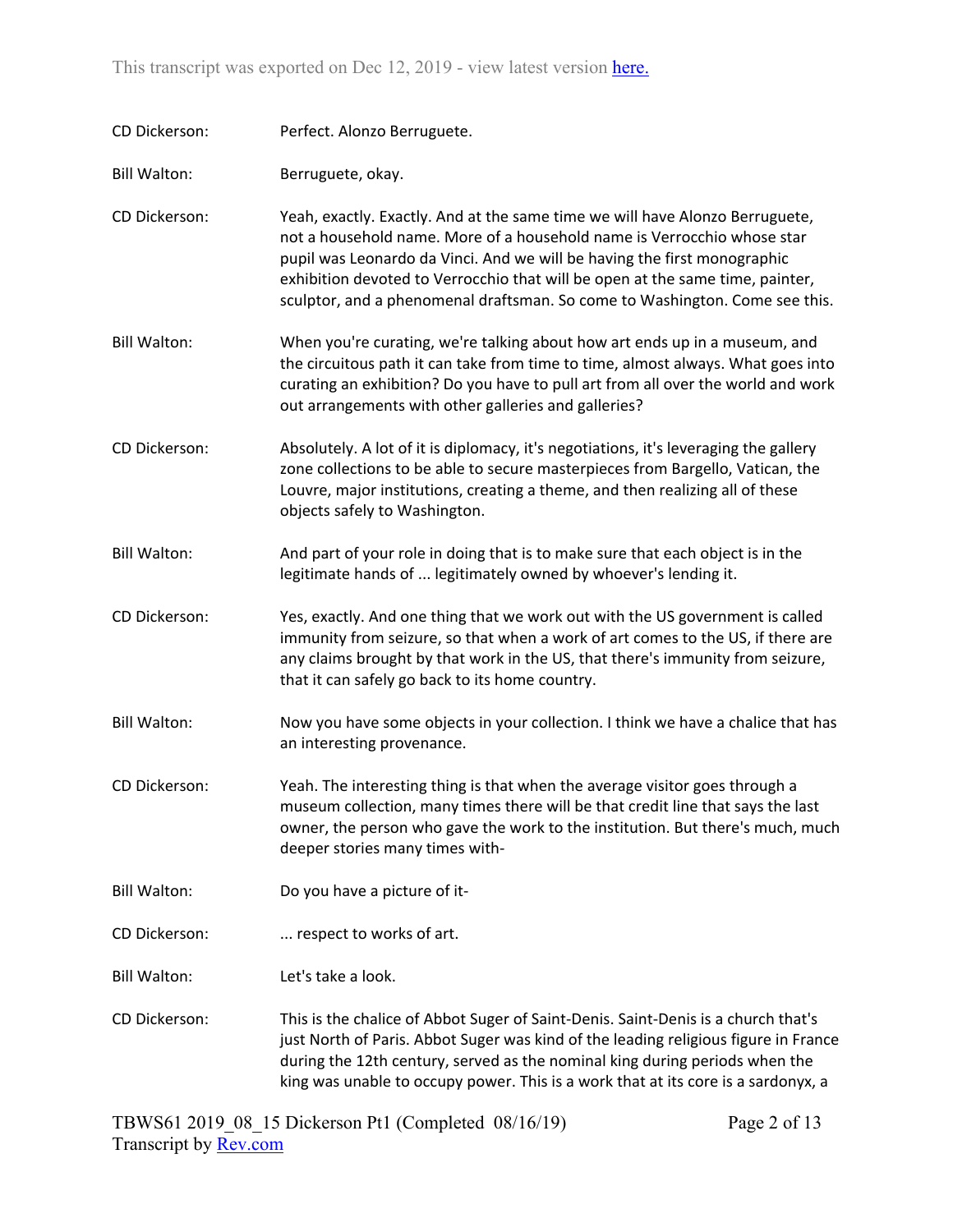|                     | type of hard stone that was likely carved in Egypt during the 1st century BC. But<br>at some point over the next 10 centuries, it made its way perhaps through<br>traders up to Paris, got in the hands of Abbott Suger who then commissioned<br>the leading-                                                                                                                                                                                                                                                                                                                                                                                                     |
|---------------------|-------------------------------------------------------------------------------------------------------------------------------------------------------------------------------------------------------------------------------------------------------------------------------------------------------------------------------------------------------------------------------------------------------------------------------------------------------------------------------------------------------------------------------------------------------------------------------------------------------------------------------------------------------------------|
| <b>Bill Walton:</b> | So how many hands would an object like this pass through in the course of its<br>thousand years of existence?                                                                                                                                                                                                                                                                                                                                                                                                                                                                                                                                                     |
| CD Dickerson:       | One never knows. I mean, in terms of rightful ownership, this probably<br>transferred 20, 30 times.                                                                                                                                                                                                                                                                                                                                                                                                                                                                                                                                                               |
| <b>Bill Walton:</b> | 20, okay.                                                                                                                                                                                                                                                                                                                                                                                                                                                                                                                                                                                                                                                         |
| CD Dickerson:       | Yeah. One never knows. But we do know from the moment that it entered into<br>Abbott Suger's possession, it's fully documented in the treasury of Saint-Denis<br>up until 1791 in the brink of the French civil war. At that point the Abbot was<br>suppressed and all of the remains from the treasury were moved to Paris to the<br>Cabinet des Médailles. At that point this was supposed to be safe repository for<br>the objects, but with the chaos of the Napoleonic Wars we know that at a<br>certain point, it was spirited out of France, made its way to the UK where it was<br>bought by a collector in the early 19th century. Eventually it traded- |
| <b>Bill Walton:</b> | Spirited out means stolen.                                                                                                                                                                                                                                                                                                                                                                                                                                                                                                                                                                                                                                        |
| CD Dickerson:       | That seems to be the case. But there's documentary reports-                                                                                                                                                                                                                                                                                                                                                                                                                                                                                                                                                                                                       |
| <b>Bill Walton:</b> | So made its way to London.                                                                                                                                                                                                                                                                                                                                                                                                                                                                                                                                                                                                                                        |
| CD Dickerson:       | Made its way to London, but then was sold into a prominent private collection<br>and eventually was sold to the Wideners of Philadelphia in the early part of the<br>20th century and have since been fully documented, fully transparent<br>knowledge of this work. No claims have been made for it. It's gone back to<br>France. But it's a fascinating story of                                                                                                                                                                                                                                                                                                |
| <b>Bill Walton:</b> | In a much more mundane world, you think of that deed, the title insurer for<br>your house and how you have to go through all the previous owners to make<br>sure it was legitimately passed from one hand to the next. If you think of the<br>4,000 objects you have in your exhibition or in your department, I mean the<br>number of hands that it's gone through have got to be incredible.                                                                                                                                                                                                                                                                    |
| CD Dickerson:       | Absolutely, absolutely. But the documentary trail many times is very scarce and<br>there are gaps in the provenance. The provenance is the trail of ownership. And<br>we are very, very particular about trying to trace as an excruciating detail each<br>ownership step as best we can. But at a certain point, the trail peters out, or<br>there will be gaps in the ownership.                                                                                                                                                                                                                                                                                |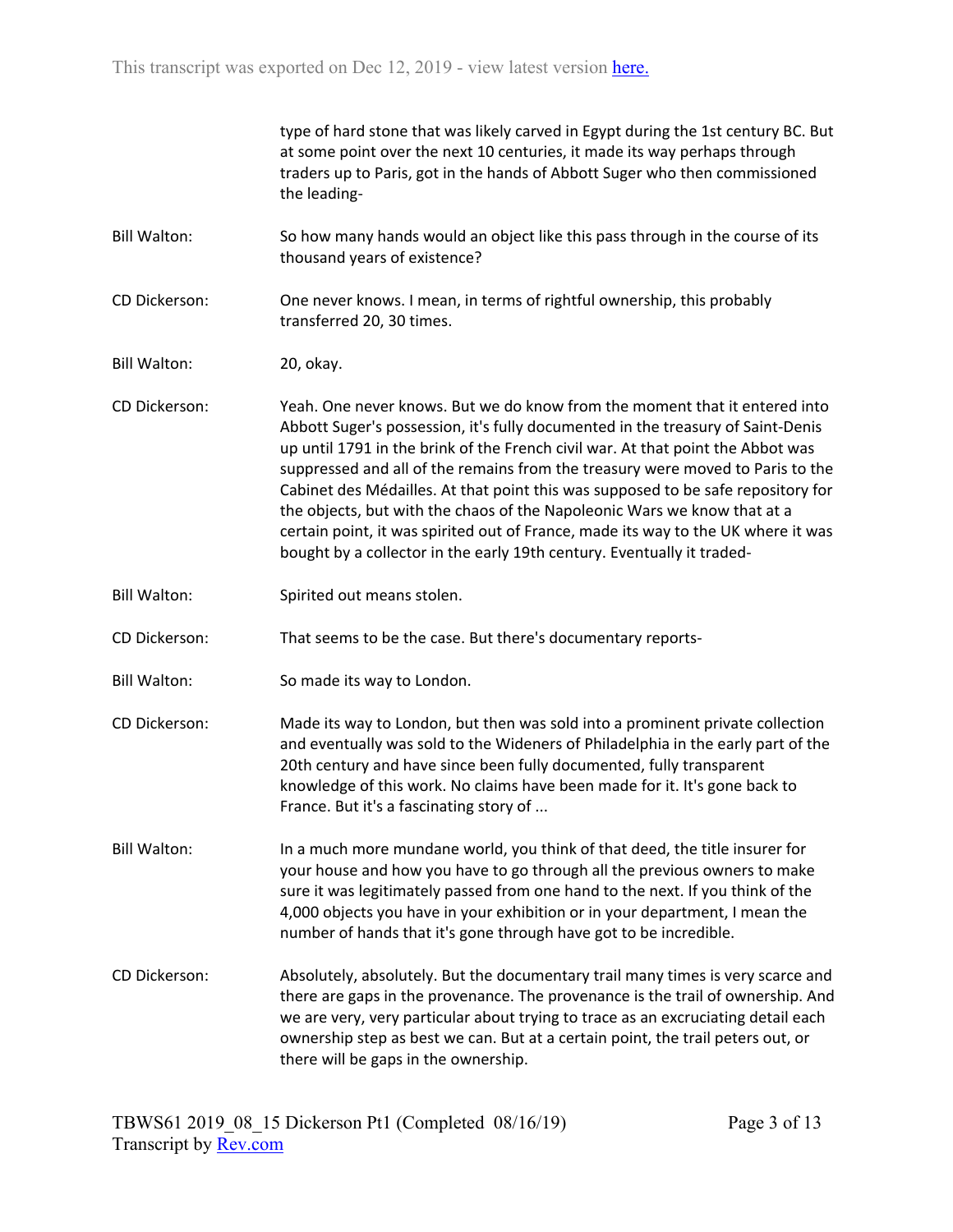Bill Walton: Well, there's some ... You pointed out some ... We're talking earlier about some great stories. The four horses on top of Saint Mark's in Venice. CD Dickerson: Right. I mean this is just to make the point that-Bill Walton: Do we have the picture that? CD Dickerson: That things that we completely take for granted have problematic ownership histories. These were bronze horses. In this photograph, these are reproductions. The originals are inside the museum of San Marco in Venice. Bill Walton: And they stand above the arch. That's the archway entrance to the church. CD Dickerson: Exactly. Exactly. But these were bronze horses that were created during Roman times, eventually made their way to Constantinople. They seem to have been on top of the main circus in Constantinople. And in 1204 Venetians took them, spolia that they brought back and very proudly mounted on top of St Mark. But in essence they constitute war loot. And this is a story that's been going on for centuries and centuries and centuries. I mean, the earliest documented incidents probably involves this great stelee that's at-Bill Walton: Stelee is what, a ... CD Dickerson: A large relief, a commemorative relief that takes ... Bill Walton: So it's a flat work of a sculpture? CD Dickerson: Exactly. This one is about five feet tall, executed in very shallow relief. It's executed in Mesopotamia in probably around 2000 BCE, Tigris-Euphrates, the Acadian people. It commemorates a victory of the king who stands very proudly larger than his soldiers at the top of a mountain. And it shows, even a fleeing soldier here turning back and trying to appeal for mercy to the king. And there's an inscription that says exactly that this is commemorating a victory. CD Dickerson: But this was not found in Mesopotamia. Point in fact, it was found in modern day Iran in 1898 or so by French archeologists. And there's another inscription that was added to it that shows that in fact this was stolen in the year 1200 BC by a rival king who took it as victory spoils and was very proud of the fact that he was able to take this great commemorative plaque back to his-Bill Walton: So he carved his initials on the, yeah. CD Dickerson: Pretty much exactly, exactly. But it's just to show this kind of stuff is going on forever. So where would you repatriate this? If it somehow illegally got out of Iran, would you repatriate it to Babylonia to Iraq or would you give it back to Iran where it was found in the source country?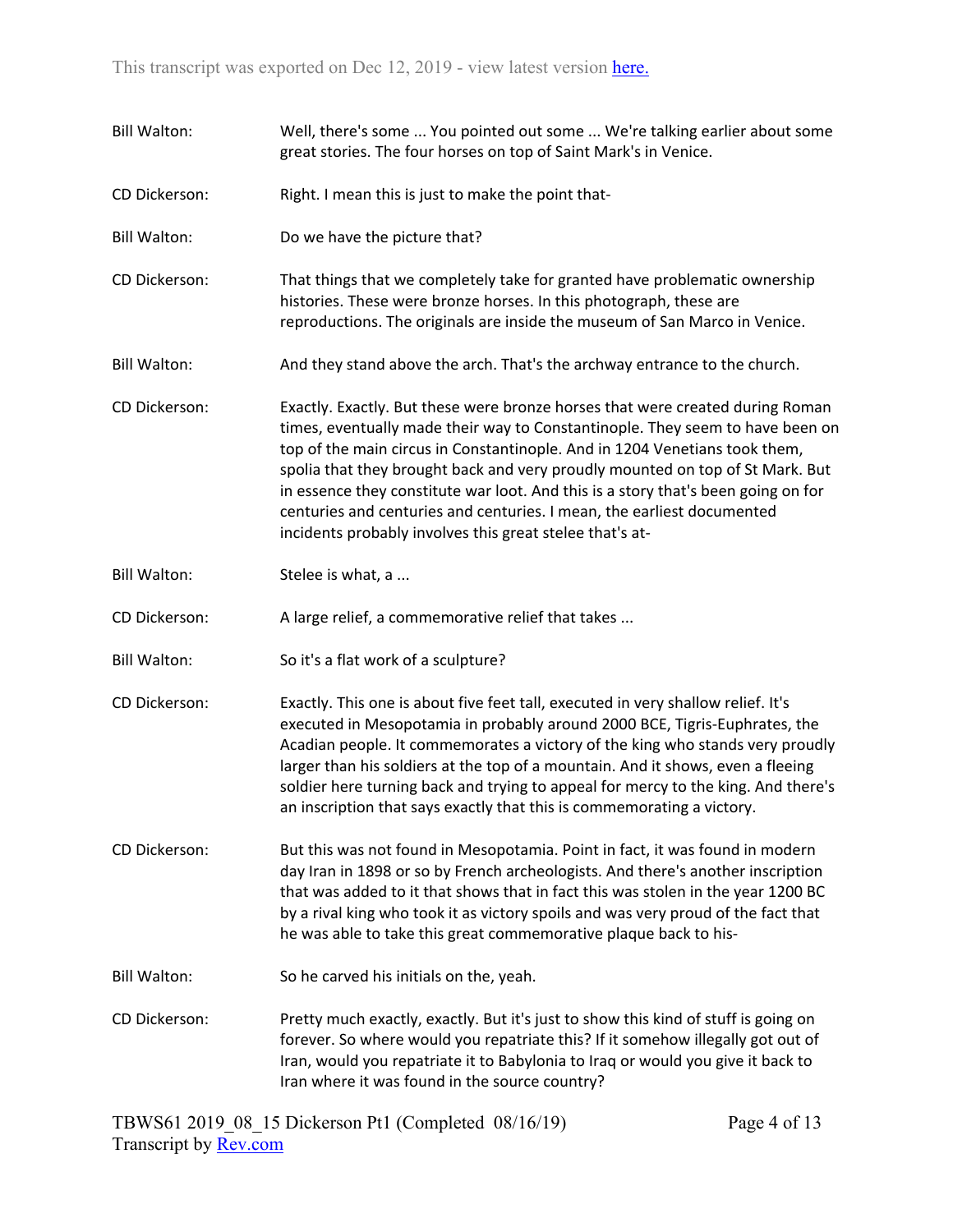| <b>Bill Walton:</b> | Well, yeah, that's also one of the issues with  We're going to get into this in<br>the next segment, but with repatriating art back to Africa, very often the<br>repatriating to a country or a culture.                                                                                                                                                                                                                                                                                                                                                                                                                                                                                                                                                                                                        |
|---------------------|-----------------------------------------------------------------------------------------------------------------------------------------------------------------------------------------------------------------------------------------------------------------------------------------------------------------------------------------------------------------------------------------------------------------------------------------------------------------------------------------------------------------------------------------------------------------------------------------------------------------------------------------------------------------------------------------------------------------------------------------------------------------------------------------------------------------|
| CD Dickerson:       | Exactly.                                                                                                                                                                                                                                                                                                                                                                                                                                                                                                                                                                                                                                                                                                                                                                                                        |
| <b>Bill Walton:</b> | And they're not always, and usually are not the same thing.                                                                                                                                                                                                                                                                                                                                                                                                                                                                                                                                                                                                                                                                                                                                                     |
| CD Dickerson:       | Nope.                                                                                                                                                                                                                                                                                                                                                                                                                                                                                                                                                                                                                                                                                                                                                                                                           |
| <b>Bill Walton:</b> | You're watching The Bill Walton Show. I'm here with CD Dickerson, head of the<br>Sculpture and Decorative Arts Department at National Gallery of Art, and we're<br>talking about the interesting history that art objects have that have come into<br>our great museums and how that bringing it up to date about how we're going<br>to be dealing with African art that's been taken by the colonialists and also the<br>Holocaust art or era art that was sometimes in the wrong hands now.                                                                                                                                                                                                                                                                                                                   |
| <b>Bill Walton:</b> | Let's turn a bit to where we  Before we get to the Holocaust and the African<br>art, let's talk about the Elgin marbles. That's pretty interesting.                                                                                                                                                                                                                                                                                                                                                                                                                                                                                                                                                                                                                                                             |
| CD Dickerson:       | Sure.                                                                                                                                                                                                                                                                                                                                                                                                                                                                                                                                                                                                                                                                                                                                                                                                           |
| <b>Bill Walton:</b> | Because that's also another case where art was in one country and it's currently<br>contested now between I guess Britain and Greece.                                                                                                                                                                                                                                                                                                                                                                                                                                                                                                                                                                                                                                                                           |
| CD Dickerson:       | Right. I mean this is the classic case of what do you do with the art that is no<br>longer in its source country and seems to have had controversial circumstances<br>of removal. Between about 1801 and 1806 Lord Elgin, he was the British<br>ambassador to the Ottoman Empire and stationed in Athens at that point in<br>time. Claims to have received authorization from the Sultan to begin to take<br>down and remove the reliefs that decorated the Parthenon. The Parthenon, the<br>great structure that was commissioned by the Athenian Assembly about 448 BC.<br>It is kind of the centerpiece, the symbol of Athenian greatness, when<br>democracy, when the real need to philosophical discussions about individual<br>rights was born. And this is the great artistic expression at that moment. |
| <b>Bill Walton:</b> | In Athens, on the Acropolis.                                                                                                                                                                                                                                                                                                                                                                                                                                                                                                                                                                                                                                                                                                                                                                                    |
| CD Dickerson:       | Exactly.                                                                                                                                                                                                                                                                                                                                                                                                                                                                                                                                                                                                                                                                                                                                                                                                        |
| <b>Bill Walton:</b> | The Parthenon was the temple.                                                                                                                                                                                                                                                                                                                                                                                                                                                                                                                                                                                                                                                                                                                                                                                   |
| CD Dickerson:       | Right.                                                                                                                                                                                                                                                                                                                                                                                                                                                                                                                                                                                                                                                                                                                                                                                                          |
| <b>Bill Walton:</b> | And these objects decorated that temple.                                                                                                                                                                                                                                                                                                                                                                                                                                                                                                                                                                                                                                                                                                                                                                        |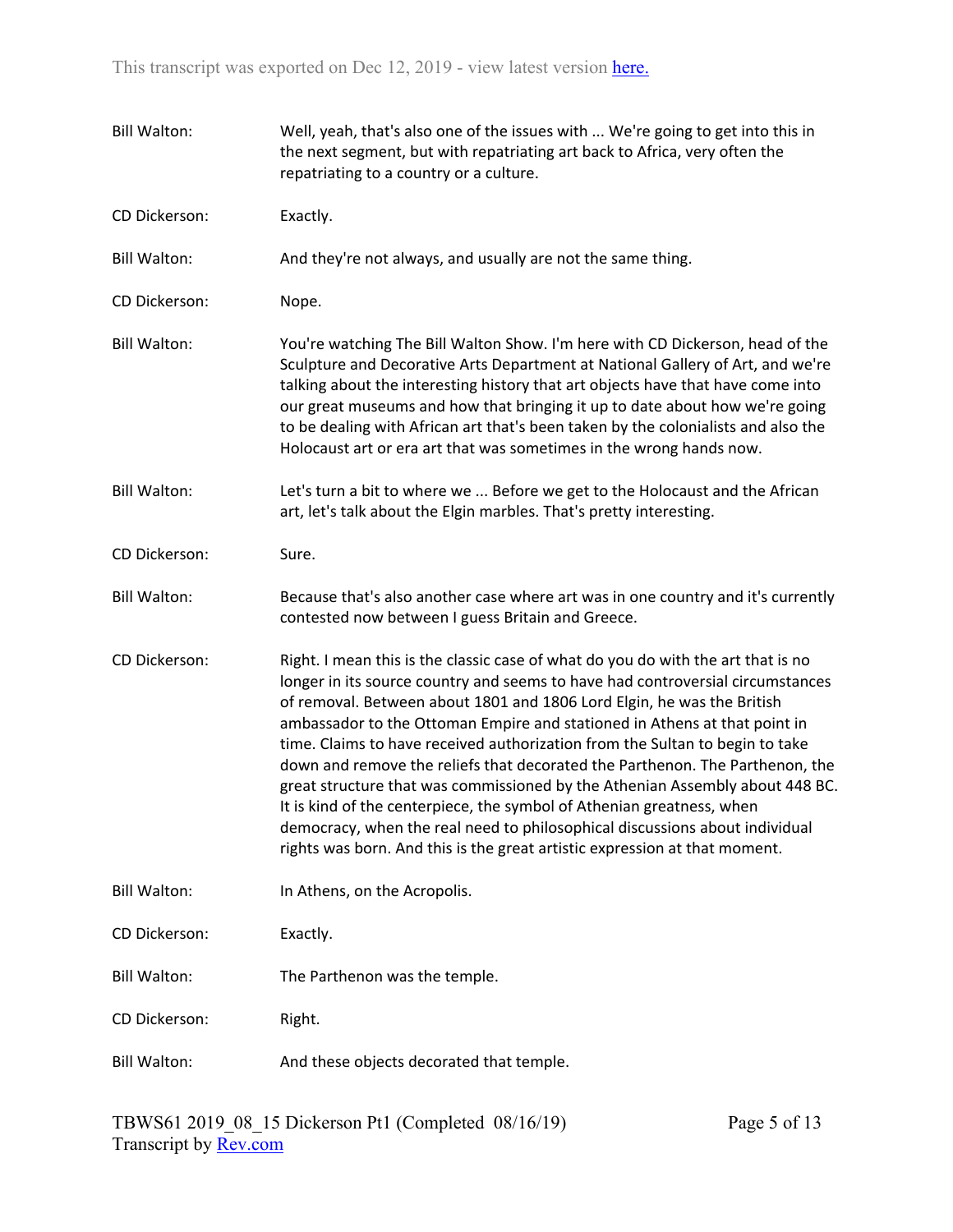| CD Dickerson:       | Right. There's a series that decorates the interior frieze of the Parthenon that<br>was removed. And also, beautiful sculptures that come from the eastern west<br>pediment, the triangular space above the main portico.                                       |
|---------------------|-----------------------------------------------------------------------------------------------------------------------------------------------------------------------------------------------------------------------------------------------------------------|
| <b>Bill Walton:</b> | But there is a story about how these came to be more portable than they<br>otherwise would have been. I think the Turks were storing their ammunition or<br>their explosives inside the Parthenon.                                                              |
| CD Dickerson:       | Right.                                                                                                                                                                                                                                                          |
| <b>Bill Walton:</b> | And they were fighting with the Greeks. Is that right?                                                                                                                                                                                                          |
| CD Dickerson:       | Right. Well, there was an earlier story in the 1690s I believe, much earlier, that<br>the Turks were using this as an arsenal and a storage for gunpowder and<br>whatnot. And the Venetians were attacking and blew the roof literally off of the<br>Parthenon. |
| <b>Bill Walton:</b> | So the Venetians, we've talked about the Venetians stealing the horses from<br>Constantinople. Now the Venetians are firing at the Turks at the Parthenon and<br>they blow it up.                                                                               |
| CD Dickerson:       | Right. Right. So there was damage. There are drawings that survived from the<br>time that show the incomplete state of what Lord Elgin was taking from the<br>Parthenon. But, the fact of matter is, these are absolutely, exquisitely beautiful<br>sculptures. |
| <b>Bill Walton:</b> | So let's get into our topic more deeply. What's the case for restitution? If you're<br>the Greeks, what are the claims you're making? Send us back these marbles<br>from London.                                                                                |
| CD Dickerson:       | The claim is that Lord Elgin did not have authorization to take this. So there<br>wasn't legal change of title.                                                                                                                                                 |
| <b>Bill Walton:</b> | Yeah.                                                                                                                                                                                                                                                           |
| CD Dickerson:       | Then rest on moral imperatives that you have the standing, surviving Parthenon.<br>Half of the sculptures do survive in Athens. The case was being made that<br>Athens had no place to properly display the sculptures.                                         |
| <b>Bill Walton:</b> | Athens has a museum where they have part of the marbles already there.                                                                                                                                                                                          |
| CD Dickerson:       | Exactly, exactly.                                                                                                                                                                                                                                               |
| <b>Bill Walton:</b> | And they have, like they have space available for the ones in London.                                                                                                                                                                                           |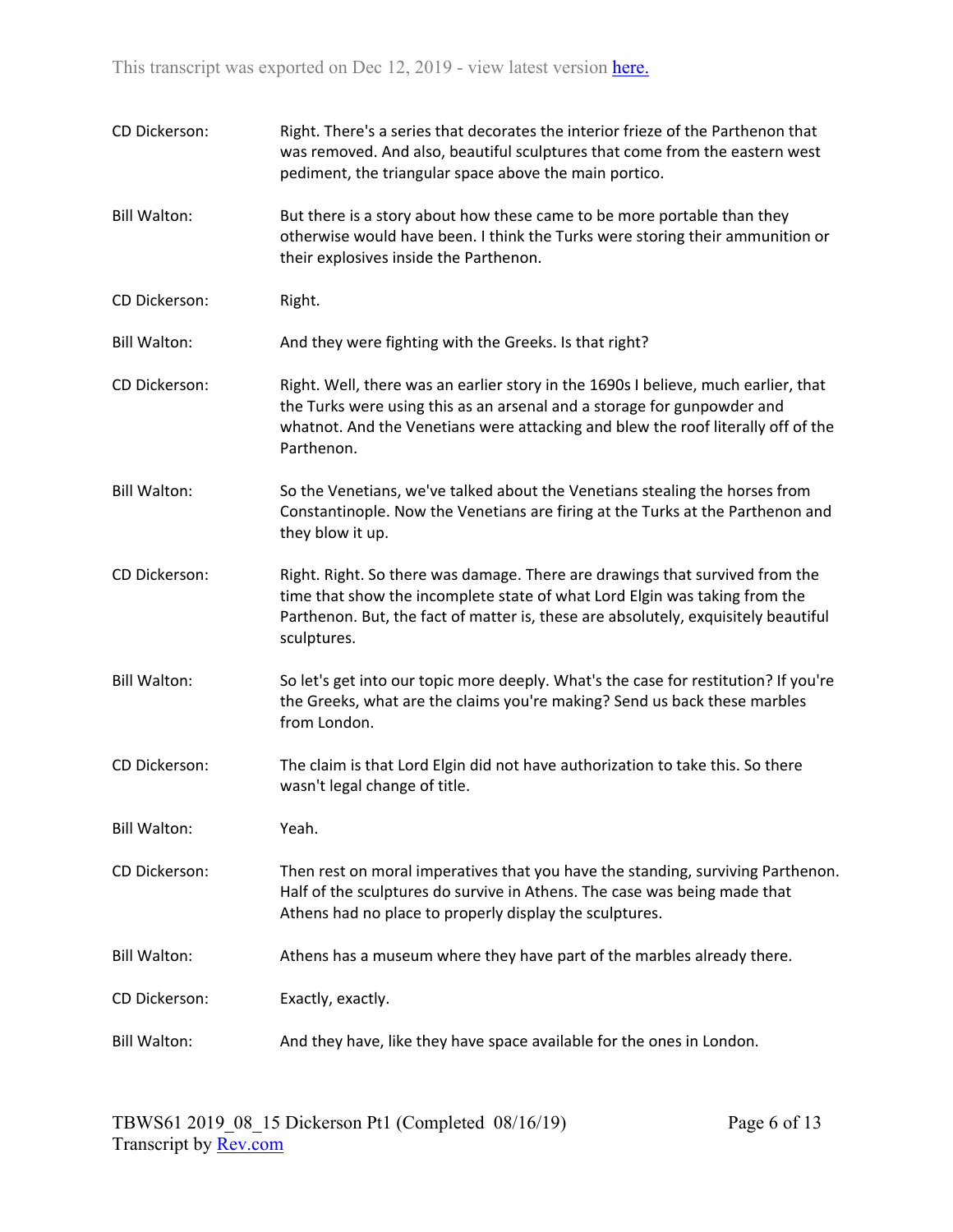CD Dickerson: Right. So the new galleries, which you see here on the left, just recently opened, well, recent, 2009. So for decades and decades, the case was gauged we're doing the Greeks a favor by preserving the marbles in British Museum at Bloomsbury Square. But, that case is now eroded because you have beautiful gallery space with these beautiful-Bill Walton: Bloomsbury Square is where the museum is. CD Dickerson: Exactly. Looking up to the Parthenon so that you would be able to display the marbles within a beautiful context of their original location, which is unique. Bill Walton: But let me ask a practical question. Museums are expensive and it's easy to cut the budget of museum. If you're a government, then you've got other things you have to do. Greece is broke. So if we bring them back to Greece, what's to assure us that these objects will stay protected? CD Dickerson: I'm not sure you can have an assurance other than trust in another country and demonstration of what they have done here and a recognition that there is global interest in ensuring the wellbeing of these artifacts. Bill Walton: Well, and it gets right into this notion about where does culture reside and why should the British Museum be the place where universally own for the whole world to see. So it's a very 19th century British Empire view of the world. That's where they ought to be. And it really brings us back to the idea of colonization and where this should be. Bill Walton: Now, the other side of it is that if they return these marbles, it's going to set a precedent for all the other museums. CD Dickerson: Right. So that's the big slippery slope argument, that once you begin to return objects to their source country, where do you stop? And eventually you get to a world where the museums of every country are only showing the art of that country, which is obviously something we don't want. You don't want to go to the National Gallery of Art and just see American paintings that were ... Bill Walton: Well, you'd have to break it into an Alabama exhibit and an Indiana, if we really wanted to Balkanize it. Well that's ... The culture versus country issue comes up here though, because one of the arguments is that the Greeks that made this 400 BC roughly are not the same Greeks that are there now. That's been a massive change in culture and country and that sort of thing. So to whom are you repatriating in this? Are those really the rightful heir? CD Dickerson: Right, right. And whether or not nationalist agendas are coming into play in terms of the Greeks and people wanting to try to rescue cultural patronage for political motives.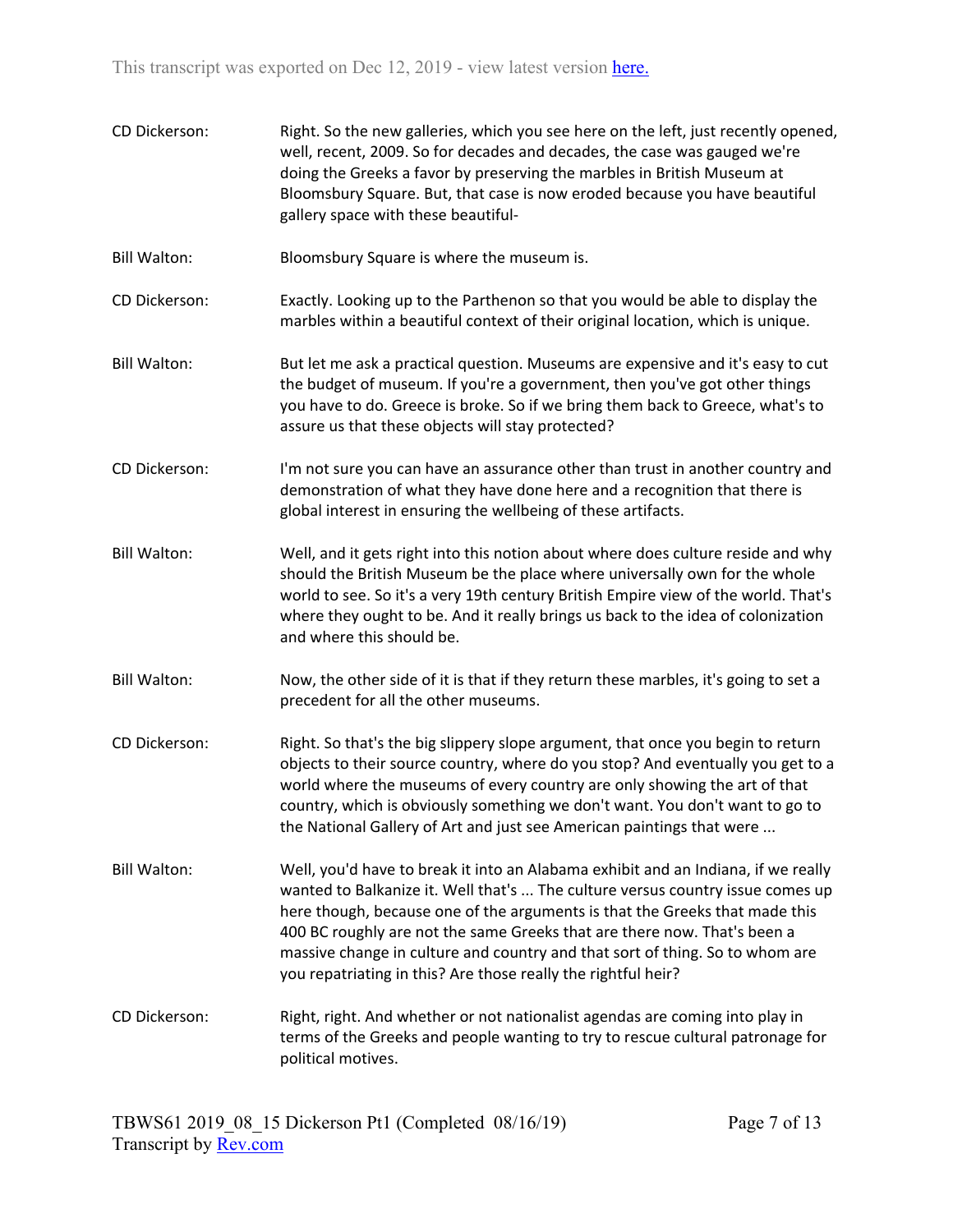- Bill Walton: I'm going to put you on the spot. What do you think ought to happen with the Elgin marbles?
- CD Dickerson: I'm sympathetic to the fact that they, part of them can be seen in the original context and part of them are in the British Museum. The British Museum-
- Bill Walton: So we get to see them in both ways.
- CD Dickerson: The British Museum is beginning a policy more of exhibiting them worldwide. They're about to travel to Russia. So the more people who are able to see these and to diversify locations, I think has a bonus and a plus.
- Bill Walton: Okay. That was sort of an answer.
- CD Dickerson: Yeah, yeah, yeah. But it's difficult because it cuts to the essence of where encyclopedic museums are going to be going in the 21st century and encyclopedic museum ...
- Bill Walton: An encyclopedia museum is ...
- CD Dickerson: Encyclopedic are universal museum, meaning a museum that tries to display the art and the heritage of all cultures across time. So that at one moment you can be looking at an altar piece produced in Italy from circa 1500 and you can make a short walk and see what was happening in China at the same moment in time. And there's obviously real benefits to being able to look at world culture globally and trying to understand how people-
- Bill Walton: Oh, it is one of the big benefits. In one place you can see cultures across time.
- CD Dickerson: Exactly. And-
- Bill Walton: How many encyclopedic museums are there around the world, roughly?
- CD Dickerson: You think of the big encyclopedic museums like the Louvre, The Metropolitan, but even the museum that I worked at, the Kimbell could be considered an encyclopedic museum because there was a small collection of African, Asian, and Mesoamerican art as well.
- Bill Walton: You're watching the ... I want to jump into this because I want to take a quick break. You're watching The Bill Walton Show. I'm here with CD Dickerson, head of Sculpture and Decorative Arts with the National Gallery of Art. And we're talking about the issues of where art should reside, whether it should reside where it's originally created or in one of the encyclopedic museums. And there are no simple answers to this. But we're going to dig a little further.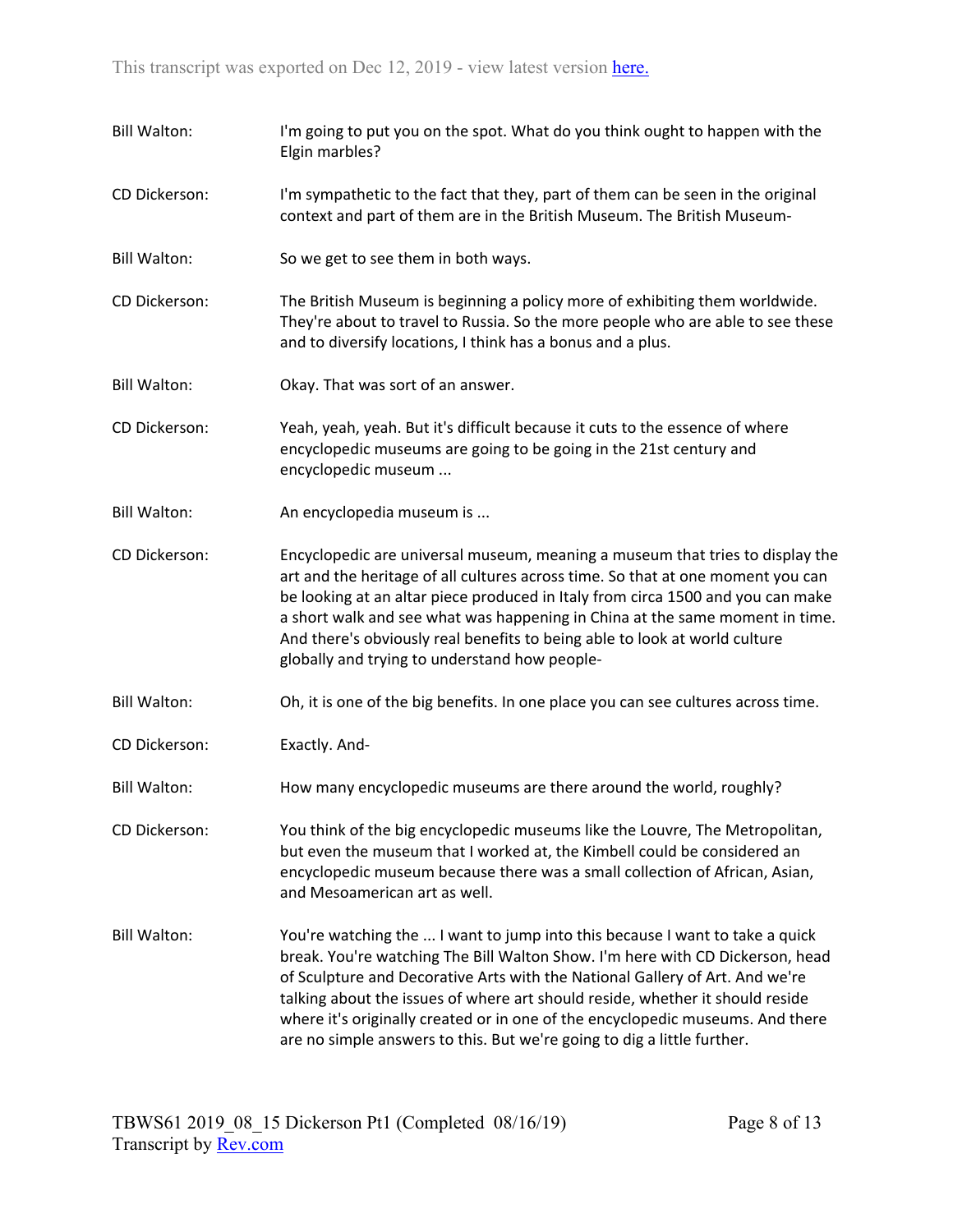Bill Walton: I want to turn our attention to the Nazi art, to the not Nazi art but the art that was stolen during the Nazi era and what the issues are there. CD Dickerson: Sure. Well, as is widely known, the Nazis during World War II forcibly stole works of art from Jews, as well as purchased art under duress at below market values that then inhabited Hitler's collection. And it was a great robbing of art throughout Europe. Immediately after the war there was an ability, especially on the part of a group of Americans known as the Monuments Men, who were able to repatriate as far as they were able to-Bill Walton: That was the subject of a movie, wasn't it? CD Dickerson: Yes, exactly. The Rape of Europa, Robert Edsel, there are a number of fantastic books he's written about the subject. Bill Walton: Yes. CD Dickerson: But it's really only been since the curtain has fall with the Iron Curtain in the early 1990s that the kind of documentation that's required to be able to find claimants and to be able to prove ownership is coming to light. So it's really been the 1990s, early 21st century that this has really come to the fore and really culminated probably in 1998 with what's called the Washington Principles, which was organized by the State Department and it was ... Bill Walton: That was Stuart Eizenstat that was doing that? CD Dickerson: Exactly. And really reaching agreement by multiple nations that they would look at the collections within their countries and try to come to an understanding of really what was happening with the problematic ownership during the Nazi era. Bill Walton: Well, the thing that struck me when I read this is the biggest single issue is number one, is identify. CD Dickerson: Exactly. Bill Walton: What you've got. And there are 25 million works of art in American museums roughly. And we think maybe 25,000 or 30,000 of them might be ... CD Dickerson: Yeah, that they have little gaps between whatever 1933 up to 1945. Bill Walton: So a little gap, 1933 to 1945. Okay, that's suggestive. But for the individual museum who's part of this or the individual country that's part of it, it's a massive undertaking to go through every single object and see whether it's got good title.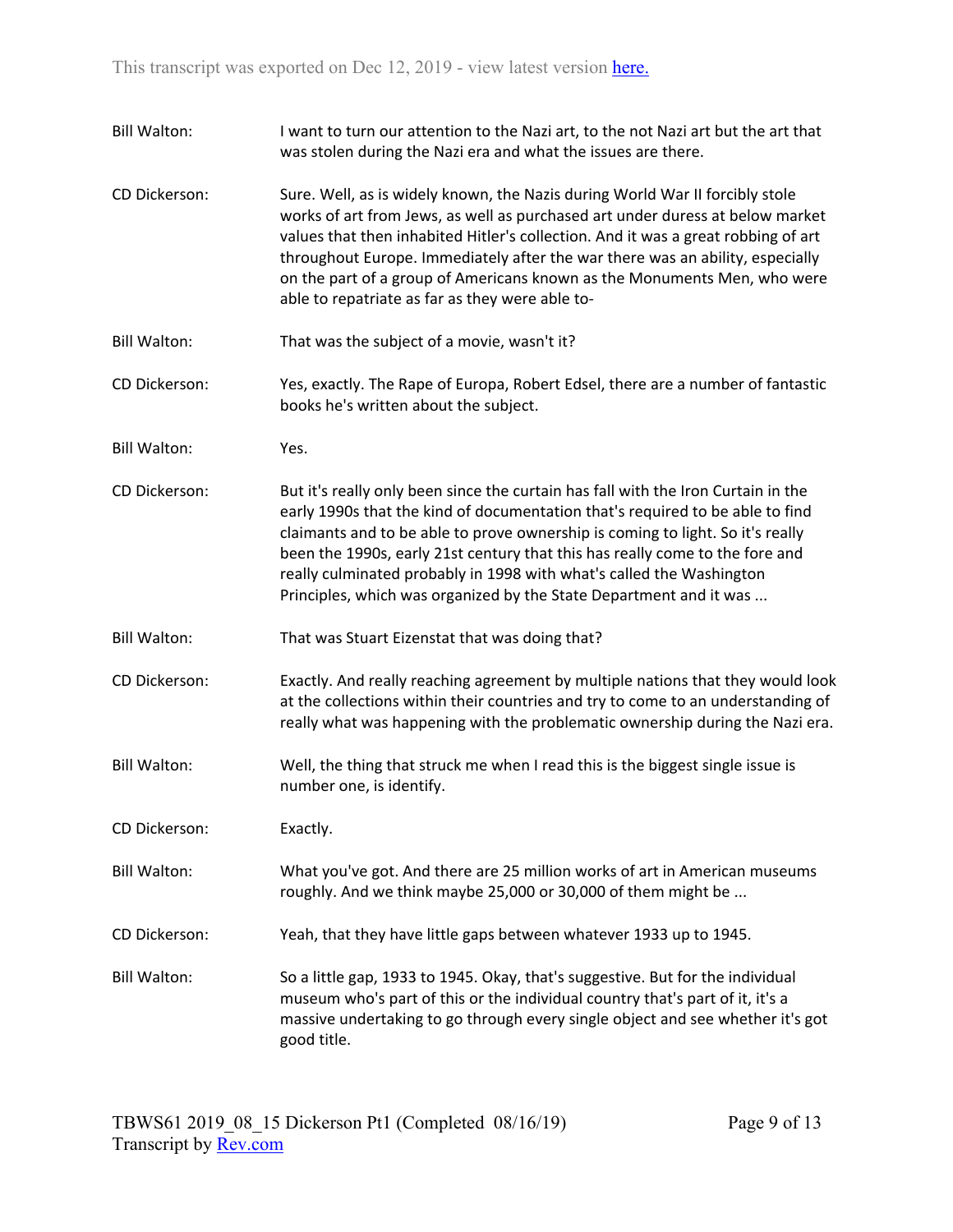| CD Dickerson:       | notify and to try to bring to light what's going on.                                                                                                                                                                                                                   | Exactly. And museums, National Gallery of Art has been at the forefront of the<br>science and it's got a forensic science of examining the kind of documentation<br>that survives, especially in Eastern Germany that has come to light, to be able to<br>try to piece ownership back together. And then, you also have the problem that<br>you're dealing now at this point with the heirs of the original owners. And they<br>aren't really certain what their grandparents or their parents might've owned as<br>they were children. So the process of who has the responsibility for trying to |
|---------------------|------------------------------------------------------------------------------------------------------------------------------------------------------------------------------------------------------------------------------------------------------------------------|----------------------------------------------------------------------------------------------------------------------------------------------------------------------------------------------------------------------------------------------------------------------------------------------------------------------------------------------------------------------------------------------------------------------------------------------------------------------------------------------------------------------------------------------------------------------------------------------------|
| CD Dickerson:       | But it's really just about transparency, about putting these objects that are<br>might have a claim to a particular work of art.                                                                                                                                       | problematic on the web in hopes that people will recognize and realize that they                                                                                                                                                                                                                                                                                                                                                                                                                                                                                                                   |
| <b>Bill Walton:</b> | whole initiative seems to be petering out.                                                                                                                                                                                                                             | It seems to be losing steam though, doesn't it? We're almost 80, almost 90 years<br>since Hitler came into power, and since World War II, as you pointed out, the<br>descendants of the original owners or second generation, third generation, this                                                                                                                                                                                                                                                                                                                                               |
| CD Dickerson:       | I don't know if the initiative is petering out or whether there are enough<br>to be caught up in the courts, and I'm by no means an international law<br>reading about that involves Baron Herzog of Hungary. He had a fabulous<br>collection. Here's an illustration- | sufficient claims out there to continue forward. There's a lot of things that seem<br>specialist, but there's  There was a particularly interesting case that I was                                                                                                                                                                                                                                                                                                                                                                                                                                |
| <b>Bill Walton:</b> | We have a picture of his library, right?                                                                                                                                                                                                                               |                                                                                                                                                                                                                                                                                                                                                                                                                                                                                                                                                                                                    |
| CD Dickerson:       | Of the collection that shows these fabulous works by El Greco. One of the<br>seminal Old Master collections in private hands before the war completely<br>in the Budapest National Museum, the Hungarian National Museum.                                              | confiscated by Hungary, occupies the  was sold to the Nazis, pushing up what<br>was given back to the family, but immediately the Hungarians took it and put it                                                                                                                                                                                                                                                                                                                                                                                                                                    |
| CD Dickerson:       | actually ruled in this particular case that the statute of limitations doesn't<br>which has given them an opening.                                                                                                                                                     | When the Iron Curtain was erected, the heirs had no means to be able to try to<br>recoup or to press claims in any sort of court of law in Hungary. So it's been up<br>to the heirs in 2010 trying to press their claims through US courts. And US courts<br>necessarily apply, that the clock stopped when the Iron Curtain was erected,                                                                                                                                                                                                                                                          |
| CD Dickerson:       | of international laws.                                                                                                                                                                                                                                                 | The problem has to do though with the way in which a US court can prosecute a<br>case on a foreign sovereign because there's the Foreign Sovereign Immunity<br>Act, which says that a sovereign nation can seize the property of its citizens<br>without the US court being able to intervene. The only way we can intervene is<br>that it's an international claim. And here it's saying that if there's economic<br>damage that was done in relation to the genocide, that that in fact is a violation                                                                                           |
|                     | TDW861.2010.08.15 Dickorson Pt1 (Completed, 08/16/10)                                                                                                                                                                                                                  | $D_{0.02}$ 10 of 12                                                                                                                                                                                                                                                                                                                                                                                                                                                                                                                                                                                |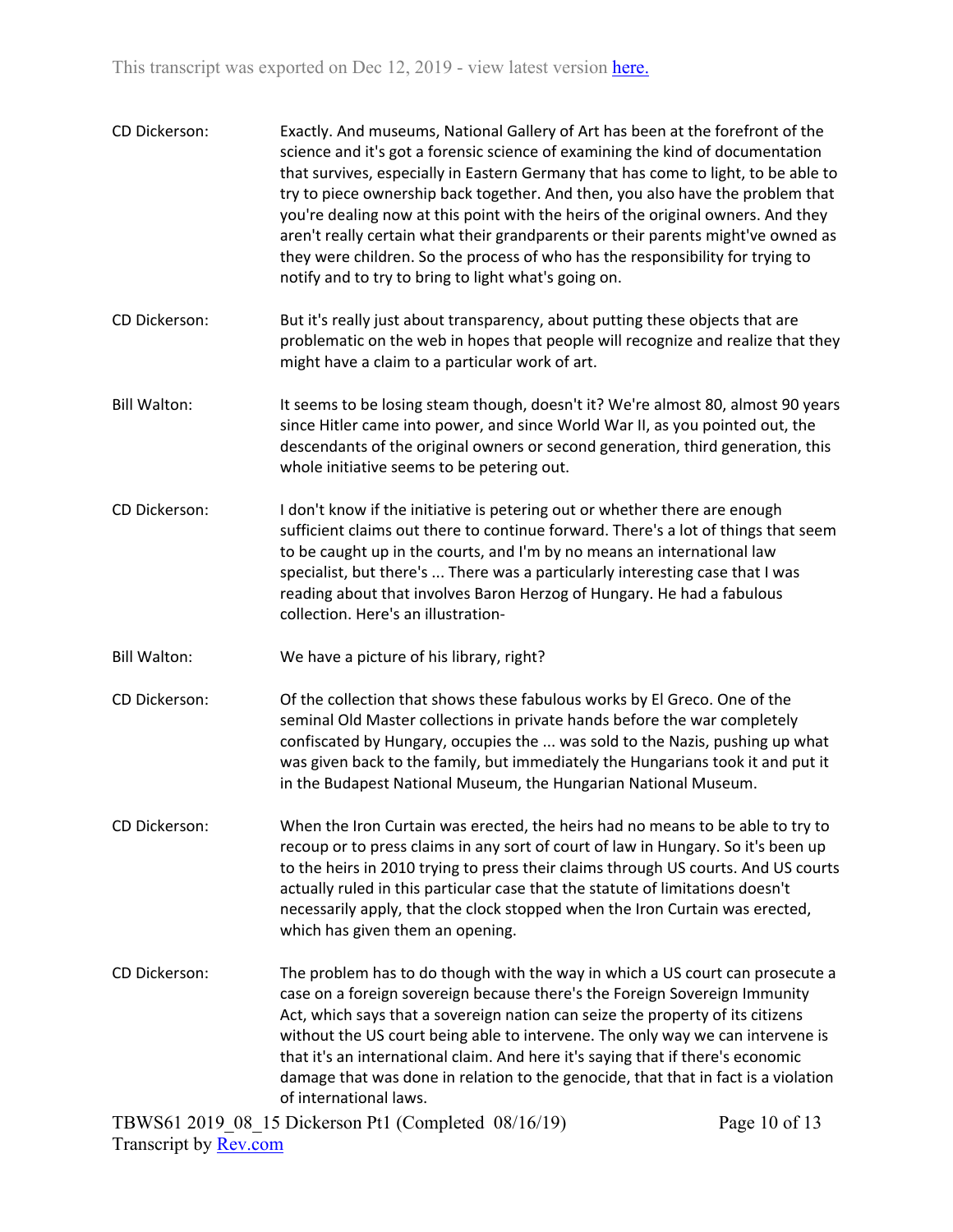| CD Dickerson:       | The international court in US has ruled that the paintings need to go back.<br>Needless to say that Hungary has appealed. But this is showing that there<br>remains a lot of tension in those formerly East Bloc countries with the<br>repatriation of these claims.                                                                                                                                                                              |
|---------------------|---------------------------------------------------------------------------------------------------------------------------------------------------------------------------------------------------------------------------------------------------------------------------------------------------------------------------------------------------------------------------------------------------------------------------------------------------|
| <b>Bill Walton:</b> | Well, Russia in particular is known as one of the leading repositories of Russian<br>or all art, stolen art.                                                                                                                                                                                                                                                                                                                                      |
| CD Dickerson:       | Absolutely.                                                                                                                                                                                                                                                                                                                                                                                                                                       |
| <b>Bill Walton:</b> | And they're not doing anything to repatriate or return.                                                                                                                                                                                                                                                                                                                                                                                           |
| CD Dickerson:       | No. But there is a little bit of a thaw and actually a little bit of the thaw will play<br>out in Washington with respect to this exhibition because there is works that<br>were taken from Berlin during World War II that are now known to occupy<br>Russia. And we had a Russian curator and a curator in Berlin write a co-entry<br>and we're going to have a plastic cast of one of the works that's being debated<br>that Russia has  took. |
| <b>Bill Walton:</b> | Well, it does flow both ways, so I understand. And Angela Merkel was going to<br>go to Russia for an opening of a museum and her speech was going to be, "Well<br>I'm here in Russia, and I'd like to ask the Russians to return all the art they stole<br>from Germany at the end of World War II."                                                                                                                                              |
| CD Dickerson:       | Right, and it was preempted, the speech.                                                                                                                                                                                                                                                                                                                                                                                                          |
| <b>Bill Walton:</b> | They canceled the speech.                                                                                                                                                                                                                                                                                                                                                                                                                         |
| CD Dickerson:       | Yes.                                                                                                                                                                                                                                                                                                                                                                                                                                              |
| <b>Bill Walton:</b> | And then Italy has absolutely refused to do anything. And it's                                                                                                                                                                                                                                                                                                                                                                                    |
| CD Dickerson:       | But in the US, it has been working, and there are great cases, even at the<br>Kimbell for instance, which is one that I know well, where two Jews who were<br>residing in Nice had their collection-                                                                                                                                                                                                                                              |
| <b>Bill Walton:</b> | This is a William Turner we're looking at here?                                                                                                                                                                                                                                                                                                                                                                                                   |
| CD Dickerson:       | Exactly, this part of the Kimbell's collection that was bought and part of the<br>collection for many decades. But in 2006 the claim was brought against it and<br>the Kimbell agreed to return the work to the heirs of the original owners. The<br>original owners put it up for auction and the Kimbell promptly repurchased the<br>work. So it remains in the collection, which is a nice                                                     |
| <b>Bill Walton:</b> | Okay. So we agreed it was yours, but then you're going to agree to sell it back to<br>us.                                                                                                                                                                                                                                                                                                                                                         |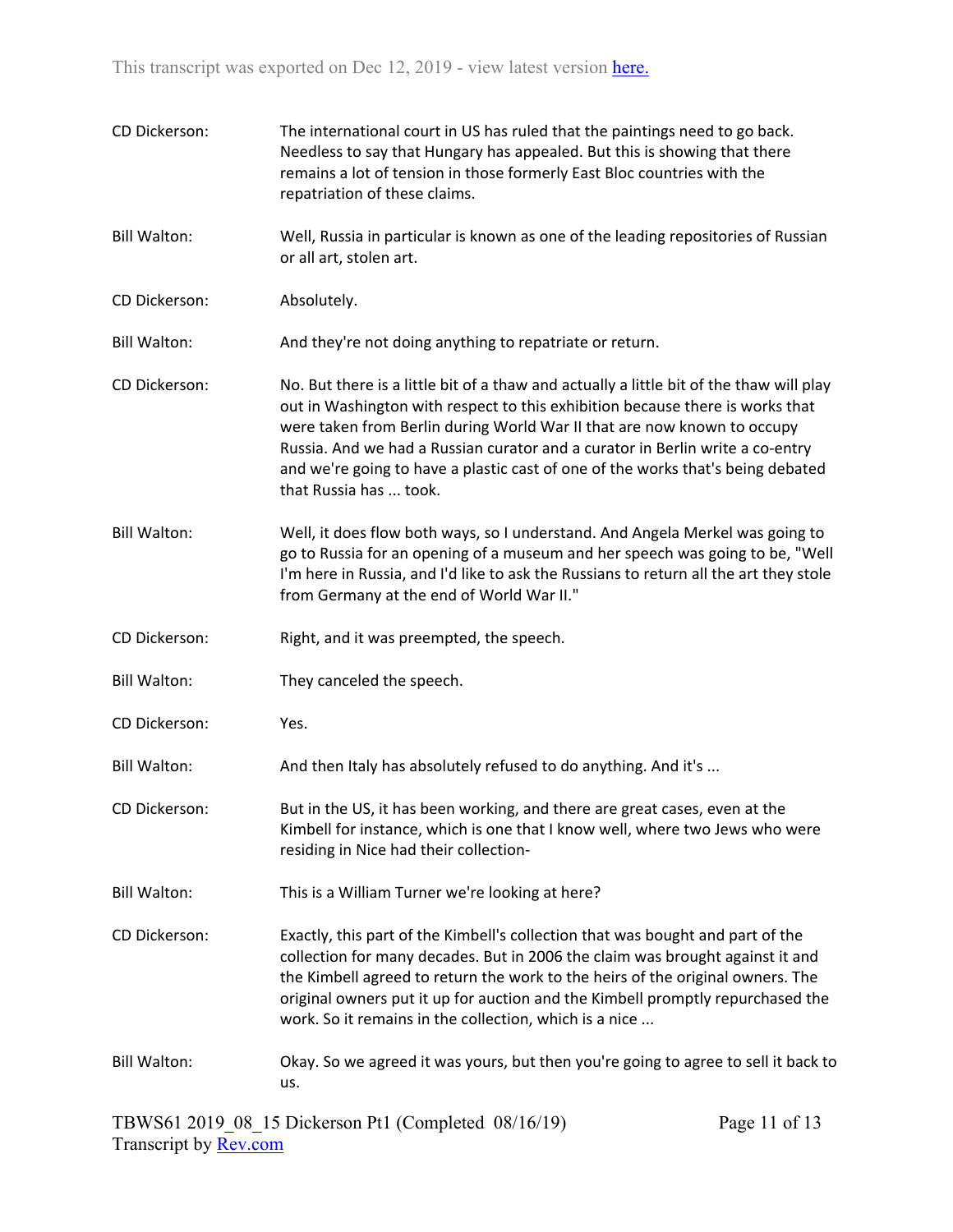| CD Dickerson:       | Yes, yes.                                                                                                                                                                                                                                                                                                                                                                           |
|---------------------|-------------------------------------------------------------------------------------------------------------------------------------------------------------------------------------------------------------------------------------------------------------------------------------------------------------------------------------------------------------------------------------|
| <b>Bill Walton:</b> | And then we pay for it.                                                                                                                                                                                                                                                                                                                                                             |
| CD Dickerson:       | Right. Right.                                                                                                                                                                                                                                                                                                                                                                       |
| <b>Bill Walton:</b> | Well, that's one. Did you handle that?                                                                                                                                                                                                                                                                                                                                              |
| CD Dickerson:       | No, I didn't. That was before my time at the Kimbell.                                                                                                                                                                                                                                                                                                                               |
| <b>Bill Walton:</b> | Still it was the Kimbell and you were there. So that's  So how much of the art<br>looted during World War II has been returned? Is it like 1%, 10%? We don't<br>know?                                                                                                                                                                                                               |
| CD Dickerson:       | You know, I've read figures. It maybe 30 or 40 works.                                                                                                                                                                                                                                                                                                                               |
| <b>Bill Walton:</b> | Okay.                                                                                                                                                                                                                                                                                                                                                                               |
| CD Dickerson:       | The US have                                                                                                                                                                                                                                                                                                                                                                         |
| <b>Bill Walton:</b> | 30 or 40 works.                                                                                                                                                                                                                                                                                                                                                                     |
| CD Dickerson:       | From the US had been restituted. I'm not sure about the numbers in Europe<br>because again there are a number of trials and cases that are playing out. I think<br>the two examples from the National Gallery of works that have been restituted,<br>a drawing and a 17th century painting by Frans Snyders. But still, and it's not<br>huge floodgates of works of art going back. |
| <b>Bill Walton:</b> | Well, it's an interesting, but I think it's an arcane issue and hard for people to<br>understand and it involves plenty of lawyers and lots of litigation and lots of<br>legal fees. And so there's the  There's a lot.                                                                                                                                                             |
| CD Dickerson:       | And a lot of time on the part of curator. We have a dedicated person<br>researching the Nazi era provenance at the gallery, just to make sure every work<br>of art is clean of health.                                                                                                                                                                                              |
| <b>Bill Walton:</b> | Regrettably, that's all the time we have. Thank you CD Dickerson for your<br>insights about art and restoration or restitution.                                                                                                                                                                                                                                                     |
| <b>Bill Walton:</b> | Now, I'd like to announce that we are going to continue with CD in overtime<br>because we haven't had a chance to dig into I think one of the most interesting<br>topics, which is the return of African art, African objects from European<br>museums back to Africa. So hope you'll join me then. Thank you.                                                                      |
| Announcer:          | Thanks for listening. Want more? Be sure to subscribe at<br>thebillwaltonshow.com or on iTunes.                                                                                                                                                                                                                                                                                     |